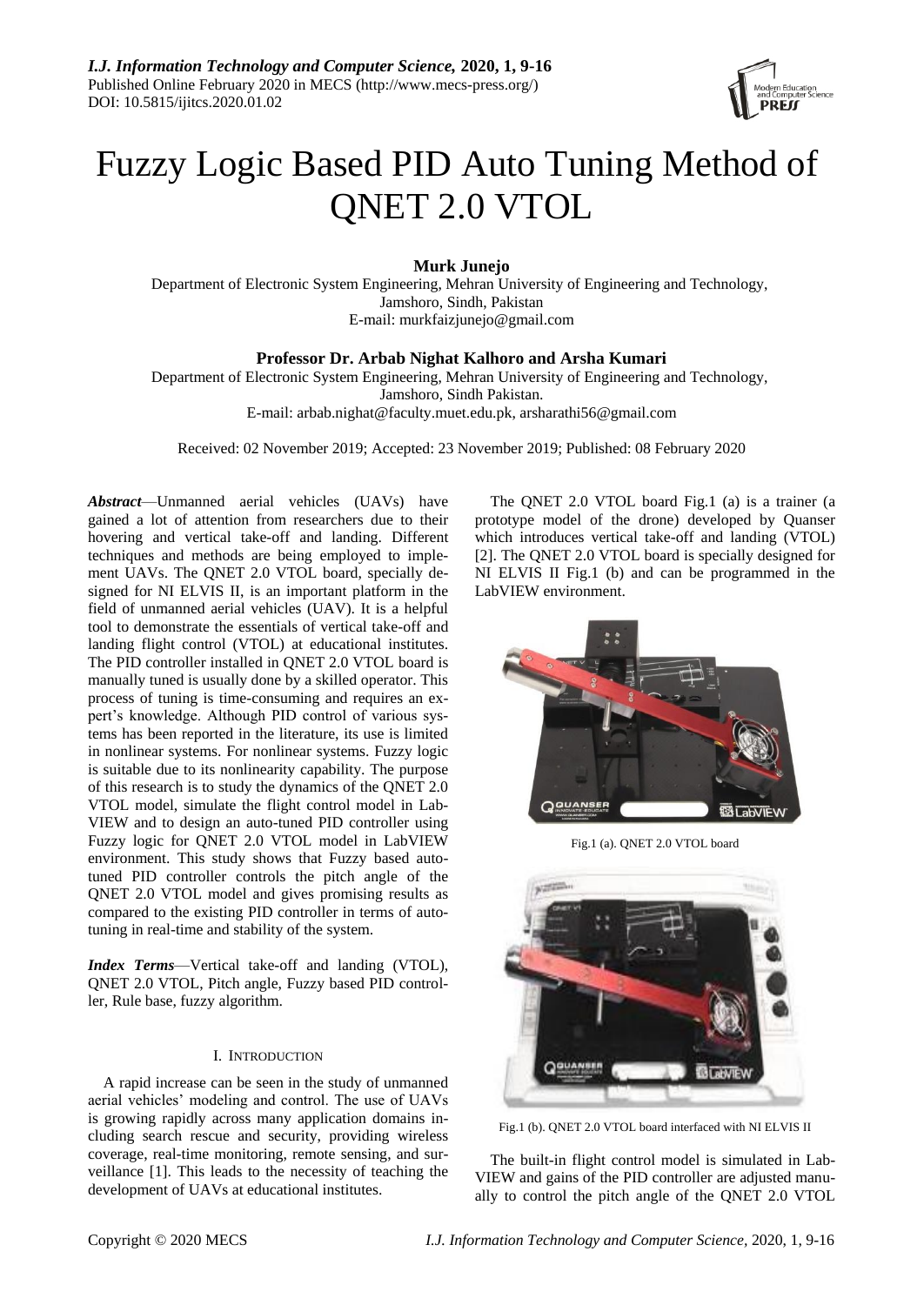board. The PID controller installed is manually tuned by adjusting the gains. This type of tuning requires an expert's knowledge to perfectly tune the PID controller and requires a lot of time. The major problem occurs if the parameters change abruptly, then the system gets unstable. The PID controller is mainly used for linear systems whereas the VTOL is a nonlinear system. To overcome these issues an auto-tuned Fuzzy based PID controller is presented.

With the help of a comparative study of different controllers used to implement UAVs, it is suggested that fuzzy logic control proves to provide better results in comparison to other controllers [3, 4, 5, 6, 7, 8, 9, 10, 11]. A new auto-tuning method using Fuzzy logic is introduced for tuning of the PID controller on the QNET 2.0 VOL board in LabVIEW. An intelligent algorithm using Fuzzy logic is built, which is capable of auto-tuning the PID controller by using its gain parameters. This tuning method not only will control the pitch angle of the system efficiently but will also reduce the effort of manual tuning as it offers auto-tuning of the controller gain.

The proposed research's main purpose is to control the pitch angle of QNET 2.0 VTOL. This research addresses the stabilization of the pitch angle of QNET 2.0 VTOL using a fuzzy-based tuning PID method. The main focuses of research include the study of QNET 2.0 VTOL model, design and implementation of fuzzy-based autotuned control logic to adjust intelligently the gain values i.e.  $K_n$ ,  $K_i$  and  $K_d$  for a stable pitch angle and finally, validate the results using fuzzy control and existing PID control.

The paper is arranged in the following sequence: the literature review is presented in section II. In section III methodology, the system is studied thoroughly and gain parameters, at which the system gets stable pitch angle are found. The system's transfer function proves to help find out the gain parameters. Once the gain parameters are found then a fuzzy logic block is introduced in the system which takes in error and it's derivative as inputs and the gain parameters as outputs, which then are given to the PID controller. Based on these gain parameter values set of fuzzy rules are developed. Seven membership functions are chosen for all the inputs and outputs and their width is decided based on error and trial experience. Fuzzy blocks are built using these fuzzy rules. The fuzzy blocks replace the position control parameters block and introduce the auto-tuning of the controller gains. In section IV and V, the results are validated with the help of the system identification toolbox in MATLAB, which regenerates the response of the system.

# II. LITERATURE REVIEW

In paper [4] work on the tuning of Quadrotor for attitude control utilizing the double-loop PID controller is proposed. The fictitious reference iterative tuning (FRIT) is used to tune the quadrotor. This tuning method for the quadrotor provides a systematic and fast way for finding the optimal gains of the quadrotor. Using one-shot experimental input-output data of every loop, the optimal gains help to get the attitude response of the quadrotor to replicate a reference response as much as possible. The proposed algorithm was validated with the help of experimentation and demonstrated significant performance improvement. Work was carried out in MATLAB environment on fuzzy logic control for UAV quadcopter.

In paper [5] authors presented an intelligent fuzzybased flight control for an autonomous quadrotor UAV. The modeling and control of Quadrotor UAV were taken into account in this research. With the help of MATLAB's fuzzy logic toolbox, an intelligent fuzzy flight controller was built. They compared the response of Fuzzy control against classical PID control in a MATLAB based environment, where fuzzy control showed better performance than classical PID.

In the study [6] authors designed an intelligent fuzzy system for an F-14 aero plane's longitudinal control. A fuzzy controller was designed to maintain the aircraft's stable horizontal flight by controlling only the elevation movements. The proposed controller was tested under noisy conditions and compared the results of the Fuzzy system against the PID controller in a simulation-based environment. A better result was obtained with the use of genetic algorithm optimization with a triangular membership function.

The paper [9] is presented for controlling the altitude dynamics of the Aerosonde UAV, an adaptive PID flight controller based on the parameter optimization fuzzy inference was designed. The online fuzzy inference is utilized as a self-adaptive mechanism to tune the PID parameters. The results of the adaptive PID flight controller showed improvement as compared to the fuzzy-based controller and genetically tuned PID controller.

In work-study [10] authors presented an autonomous path tracking and disturbance force rejection of UAV by introducing a fuzzy-based auto-tuned PID controller. A conventional PID controller and a fuzzy logic-based autotuning PID controller were compared and applied on the simulation-based model of a quadrotor mechanism with no sinusoidal force, disturbance force and payload variation in the system.

In the study [11] authors proposed research work on PID controllers' performance optimization by utilizing fuzzy logic. The authors presented a tuning method for gain parameters of PID controller using fuzzy logic and carried out work on a simulation-based model. The PID Controller is first tuned with the Ziegler Nichols tuning method, then using Relay auto-tuning and finally using fuzzy logic. When fuzzy logic tuning is used, the output response drastically improves.

From the literature review, it can be observed that most of the work has been done in a simulation environment using a conventional PID and Fuzzy controller. The recent study shows that the fuzzy-based PID controller gives satisfactory results when collated with a conventional PID controller. Most of the literature review addressed the fuzzy-based PID tuning method for height and orientation control whereas this research proposes a fuzzy-based PID tuning method for pitch angle stabilization in a real-time environment.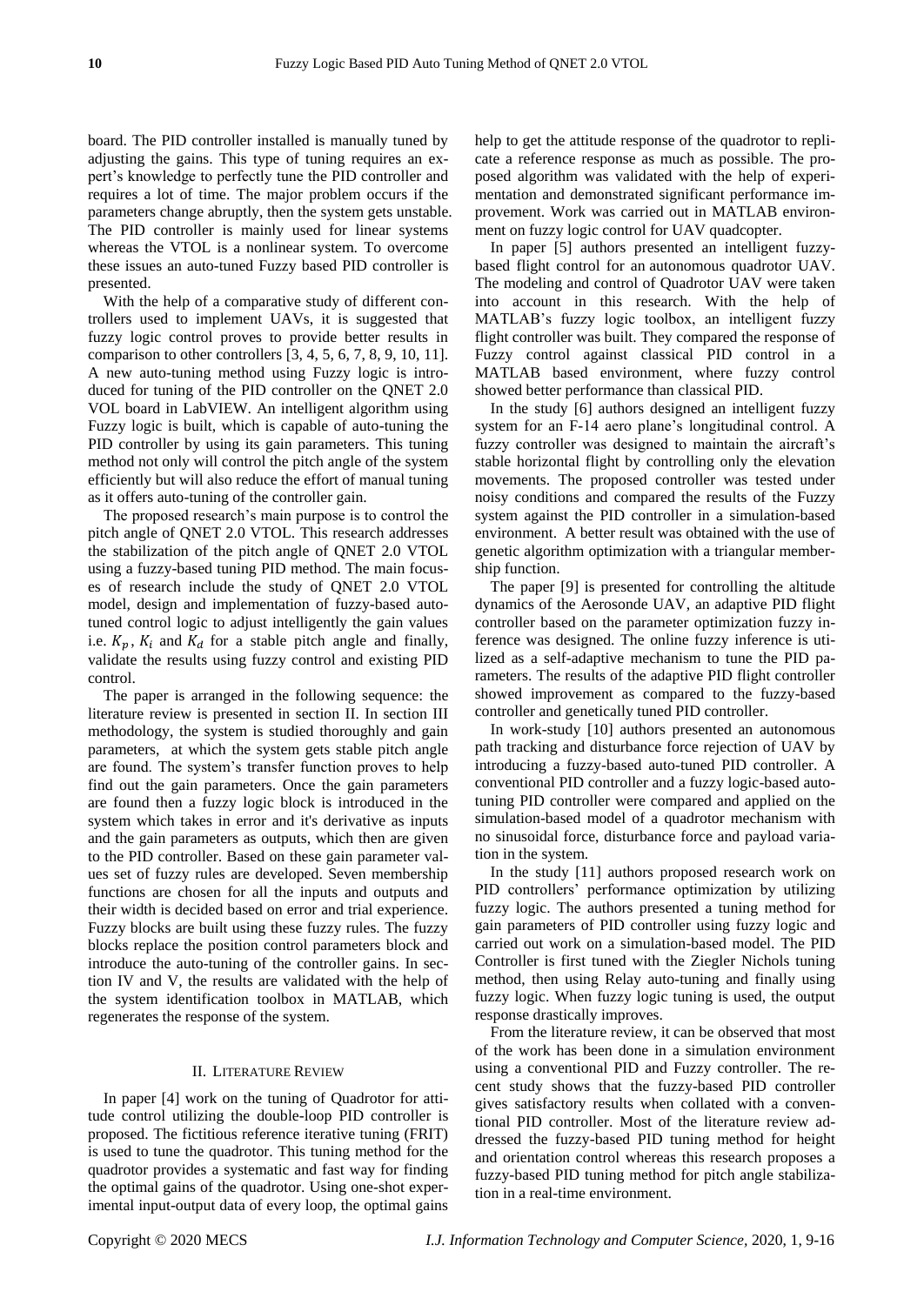# III. METHODOLOGY

The block diagram of the Proposed Fuzzy Logic-based PID Auto-tuning method of QNET 2.0 VTOL is shown in Fig. 2. The system is a closed-loop system. And it can be seen that a fuzzy logic block is introduced in the system. The fuzzy logic block in an intelligent algorithm, which takes in error and it's derivative as two inputs and provides the tuned gain values i.e. Kp, Ki and Kd to the PID controller. The PID controller takes in the tuned gain values as inputs and acts accordingly. The new Fuzzy based PID control can be implemented in LabVIEW to improve the performance of the QNET 2.0 VTOL board.

Therefore, the research focuses on the approach of using Fuzzy logic to auto-tune the PID controller to get better results.



Fig.2. Proposed Fuzzy Logic Based PID Auto-tuning method of QNET 2.0 VTOL

With the help of a literature review [2, 13, 14, 15, 16, 17, 18] the proposed research methodology is carried out by the following steps.

Step 1: Study existing PID control QNET 2.0 VTOL board in the LabVIEW environment and find out the gain values.

Step 2: Simulate the flight control model.

Step 3: Design an intelligent algorithm to auto-tune the PID gains using Fuzzy logic.

Step 4: To implement the proposed algorithm on QNET 2.0 VTOL board.

Step 5: PID controller V/S Fuzzy based auto-tuned PID Controller.

The research focuses on first finding the gain parameters where the system gets stable using its transfer function. The gain values and error are then used to develop a fuzzy rule base for Kp, Ki and Kd using the Fuzzy system designer tool in the Lab VIEW environment. The fuzzy system is designed, implemented, and the simulations are also taken in the LabVIEW environment. The fuzzybased auto-tuned PID control's results are compared with the existing PID controller.

# *A. Calculating The Gain Parameters*

The gain parameters i.e. Kp, Ki, and Kd where the system becomes stable are calculated with the help of the transfer function of QNET VTOL. The closed-loop transfer function of the system, from the position of reference r to the angular VTOL position output  $\theta$  is [2]:

$$
\frac{Y(S)}{R(S)} = \frac{\omega_n^2}{s^2 + 2\zeta\omega_n s + \omega_n^2}
$$
 (1)

The prototype third-order characteristic polynomial equation is:

equation is:  
\n
$$
(s^{2} + 2\zeta\omega_{n}s + \omega_{n}^{2})(s + p_{0})
$$
\n
$$
= s^{3} + (2\zeta\omega_{n} + p_{0})s^{2} + (\omega_{n}^{2} + 2\zeta\omega_{n}p_{0})s + \omega_{n}^{2}p_{0}
$$
\n(2)

With the help of eq. 1 and eq. 2, we can find values of the system gains i.e. Kp, Ki, and Kd.

For Kp;

$$
(k + k_t k_p)s = (\omega_n^2 + 2p_o \zeta \omega_n)s
$$
  

$$
k + k_t k_p = \omega_n^2 + 2p_o \zeta \omega_n
$$
  

$$
k_p = \frac{-k + 2p_o \zeta \omega_n J + \omega_n^2 J}{k_t}
$$

For Ki;

$$
k_t k_i = p_o \omega_n^2
$$

$$
k_i = \frac{p_o \omega_n^2 J}{k_t}
$$

For Kd;

$$
(\beta + k_t k_d) s^2 = (2\zeta \omega_{\mathbf{n}} + p_o) s^2
$$
  

$$
\beta + k_t k_d = 2\zeta \omega_{\mathbf{n}} + p_o
$$
  

$$
k_d = \frac{-\beta + p_o J + 2\zeta \omega_{\mathbf{n}} J}{k_t}
$$

Using the above equations Kp, Ki and Kd are found i.e. Kp=  $0.0747$ , Ki= $0.3588$  and Kd= $0.1409$  (set 1). With a common understanding, it can be concluded that to decrease overshoot increase Kd, for better tracking increase Ki and for faster response increase Kp.

Based on error and trial experience, the values for Kp, Ki, and Kd are taken as  $Kp= 0.1$ , Ki=0.4 and Kd=0.2 (set). The difference between the responses of two sets of values for Kp, Ki, and Kd are shown in Fig.3 (a) and Fig.3 (b).

The responses are taken in the LabVIEW environment, as it is used to interface the QNET 2.0 VTOL hardware. It can be seen that the obtained set1 of gain values can control the pitch angle of the system but set2 of values is utilized the system response gets smoother and better as compared to the set 1's response. Thus set 2 is used to further develop the fuzzy rule base.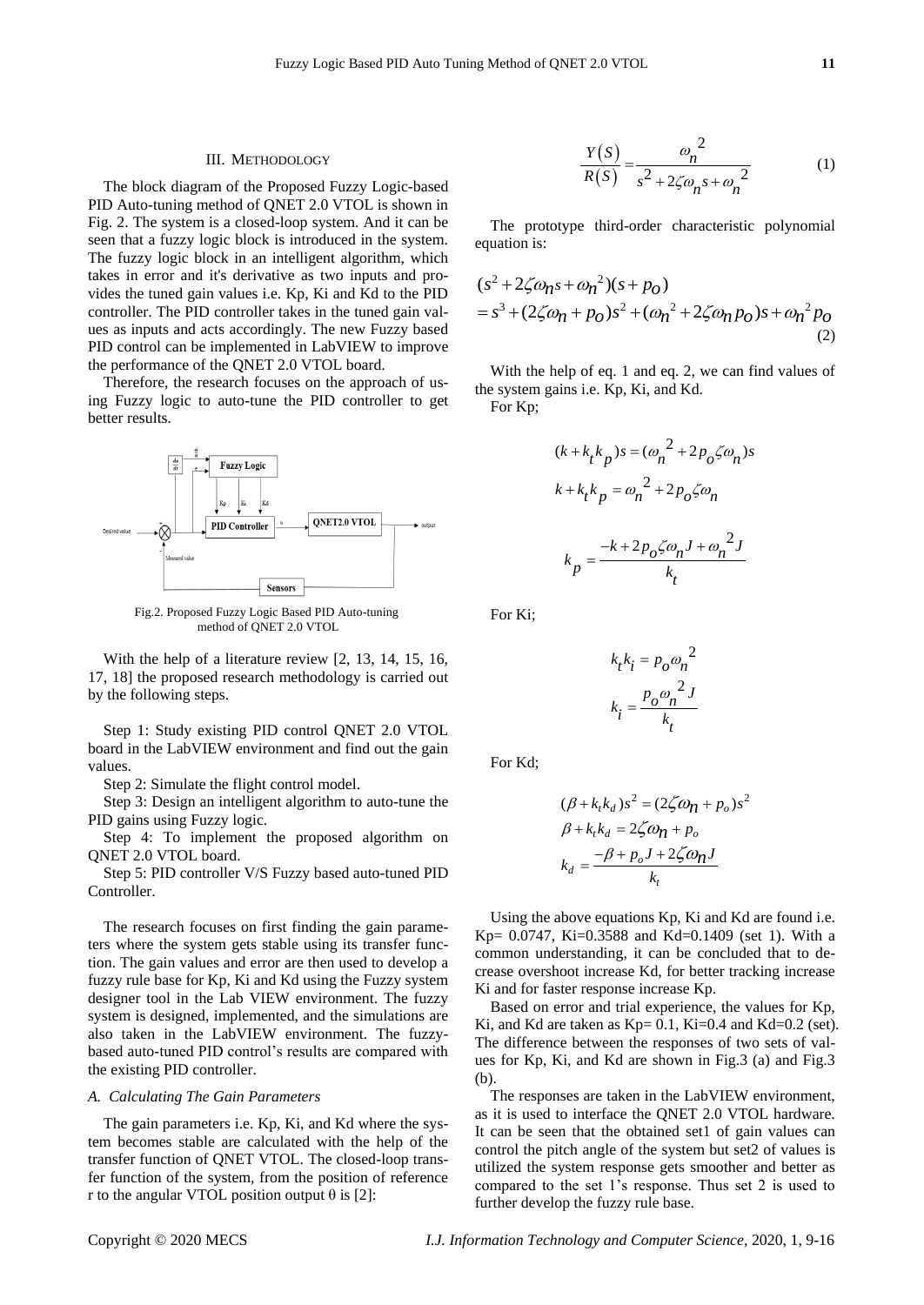

Fig.3 (a). Kp= 0.0747, Ki=0.3588 and Kd=0.1409



Fig.3 (b). Kp= 0.1, Ki=0.4 and Kd=0.2

# *B. Building The Fuzzy Logic Rule Base*

To build the fuzzy logic rule base, error (e) and error's derivative (ed) are taken as inputs of the fuzzy controller whereas Kp, Ki, and Kd are the fuzzy controller's outputs. Based on different values of inputs and outputs, seven membership functions for every input and output are chosen. The membership functions and their respective symbols can be seen in Table 1.

| Input                  |           | Output                        |               |  |
|------------------------|-----------|-------------------------------|---------------|--|
| Membership<br>function | Symbol    | <b>Membership</b><br>function | <b>Symbol</b> |  |
| Negative big           | NB        | Very very big                 | <b>VVB</b>    |  |
| Negative medium        | NM        | Very big                      | VB            |  |
| Negative small         | <b>NS</b> | Big                           | в             |  |
| Zero                   | Z         | Medium                        | М             |  |
| Positive small         | <b>PS</b> | Small                         | S             |  |
| Positive medium        | PM        | Very small                    | VS            |  |
| Positive big           | <b>PB</b> | Very very small               | vvs           |  |

Table 1. Membership functions and their symbols

All the membership functions are chosen of triangular type and are identical, but the width of fuzzy sets is different for all the inputs and outputs.

The width of fuzzy sets is determined by error and trial experience and is chosen as:

- $e = [-0.4 \, 0.4]$
- $ed = [-44]$
- Kp=[ -0.0012 0.2012 ]
- Ki=[ 0.194 0.5236 ]
- Kd=[ -0.0955 0.3773 ]

A set of forty-nine rules is developed for individual gain value by using seven membership functions of error and seven membership functions of error's derivative. These rules are designed based on the width of fuzzy sets and their behavior with the system.

Fuzzy rules for Kp, Ki are shown in Table 2, and for Kd are shown in Table 3.

| Error      |     |            |    |    |     |    |    |     |
|------------|-----|------------|----|----|-----|----|----|-----|
|            |     | NB         | NM | NS | ZΟ  | PS | PМ | PВ  |
|            | NB  | М          | S  | VS | vvs | VS | S  | М   |
|            | NΜ  | B          | Μ  | S  | VS  | S  | Μ  | B   |
| Error rate | NS  | VB         | В  | Μ  | S   | Μ  | B  | VB  |
|            | ZO. | <b>VVB</b> | VB | B  | М   | B  | VB | VVB |
|            | PS  | VB         | В  | Μ  | S   | Μ  | B  | VB  |
|            | PМ  | В          | Μ  | S  | VS  | S  | Μ  | B   |
|            | PB  | Μ          | S  | VS | vvs | VS | S  | М   |

Table 2. Rule base for Kp and Ki

| Table 3. Rule base for Kd. |  |  |  |  |  |
|----------------------------|--|--|--|--|--|
|----------------------------|--|--|--|--|--|

| Error      |    |     |    |    |     |    |    |     |
|------------|----|-----|----|----|-----|----|----|-----|
|            |    | NB  | NM | NS | zo  | PS | PМ | PB  |
|            | NB | Μ   | B  | VB | VVB | VB | B  | Μ   |
|            | NM | S   | Μ  | B  | VB  | B  | Μ  | S   |
|            | NS | VS  | S  | М  | B   | Μ  | S  | VS  |
| Error rate | ZO | vvs | VS | S  | Μ   | S  | VS | VVS |
|            | PS | VS  | S  | М  | B   | Μ  | S  | VS  |
|            | PM | S   | Μ  | B  | VB  | В  | Μ  | S   |
|            | PB | Μ   | B  | VB | VVB | VB | B  | Μ   |

The rule bases are built with the help of the Fuzzy system designer tool in LabVIEW. This tool helps to design fuzzy systems. There are three sections of the Fuzzy system designer tool i.e. Variables, Rules, and Test system. After defining the input and output variables and the width of the membership functions in the "variable" section of the fuzzy system designer Fig. 4, the rules are then defined in the "Rules" section. The rules define the fuzzy systems' behavior. The system can also be tested based on given input values.

After the rule base for Kp, Ki and Kd are built with Fuzzy system designers. The fuzzy system is saved in the .fs file format. "The FL Load Fuzzy system VI" Fig. 5 and "FL Fuzzy controller VI" Fig. 6, are used to load the .fs file and use it further.

The .fs file is loaded with the FL Load Fuzzy system VI. The .fs file can be fetched by providing the path of the file as input to the FL Load Fuzzy system VI. The "fuzzy system out" output of the FL Load Fuzzy system VI is connected to the "fuzzy system in" input of the FL Fuzzy controller (MISO) VI, which then provides the input to PID controller. These VI connections can be seen in Fig. 7.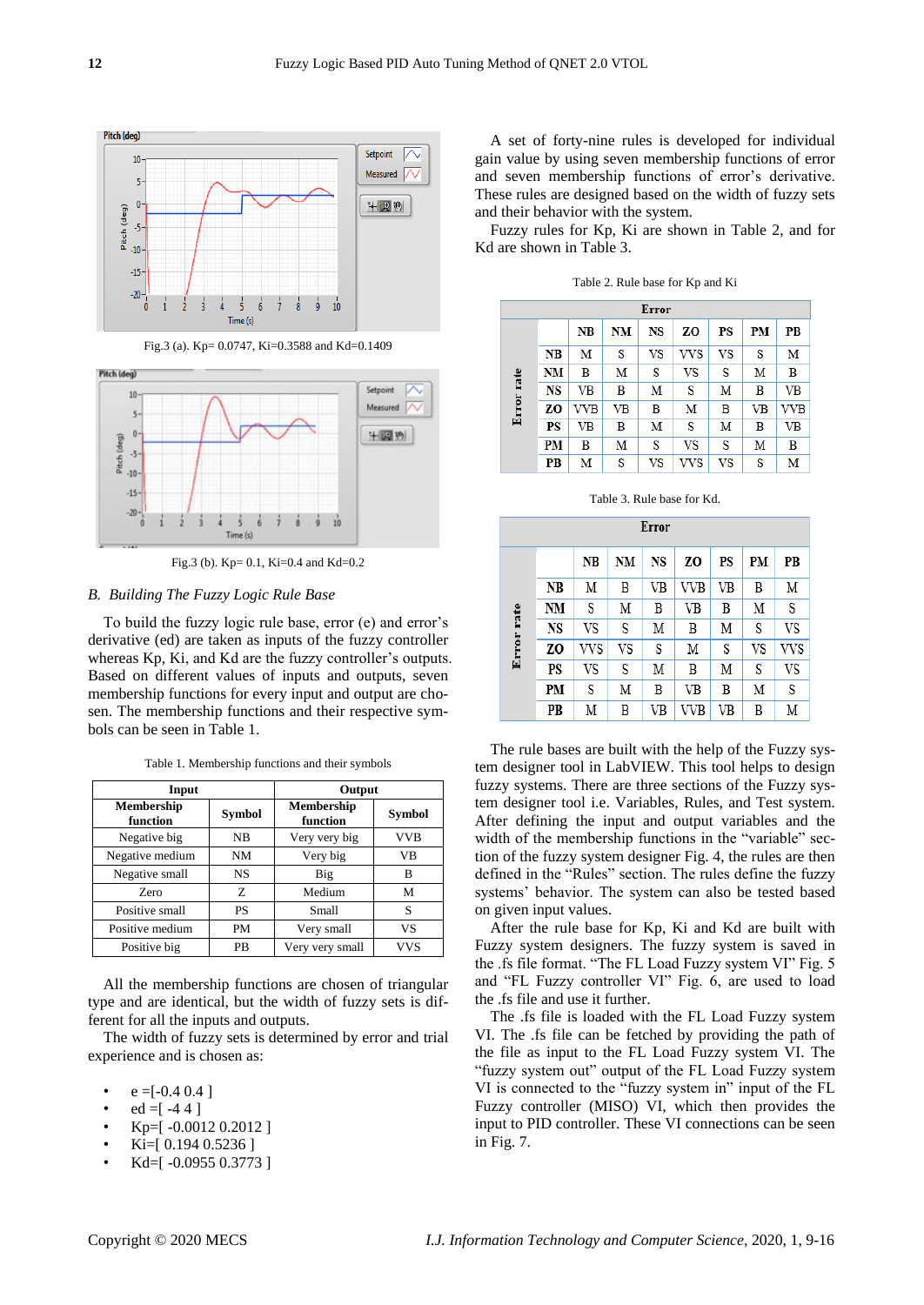

Fig.4. Fuzzy System Designer



The front panel diagram and block diagram of existing QNET 2.0 VTOL Flight control are shown in Fig.8 (a) and Fig.8 (b) respectively.



Fig.8 (a). QNET 2.0 VTOL Flight control front panel



Fig.8 (b). QNET 2.0 VTOL Flight control block diagram

And the front panel and block diagram of implemented fuzzy-based auto-tuned PID controller is shown in Fig.9 (a) and Fig.9 (b) respectively.



Fig.9 (a). Fuzzy controller front panel



Fig.9 (b). Fuzzy controller block diagram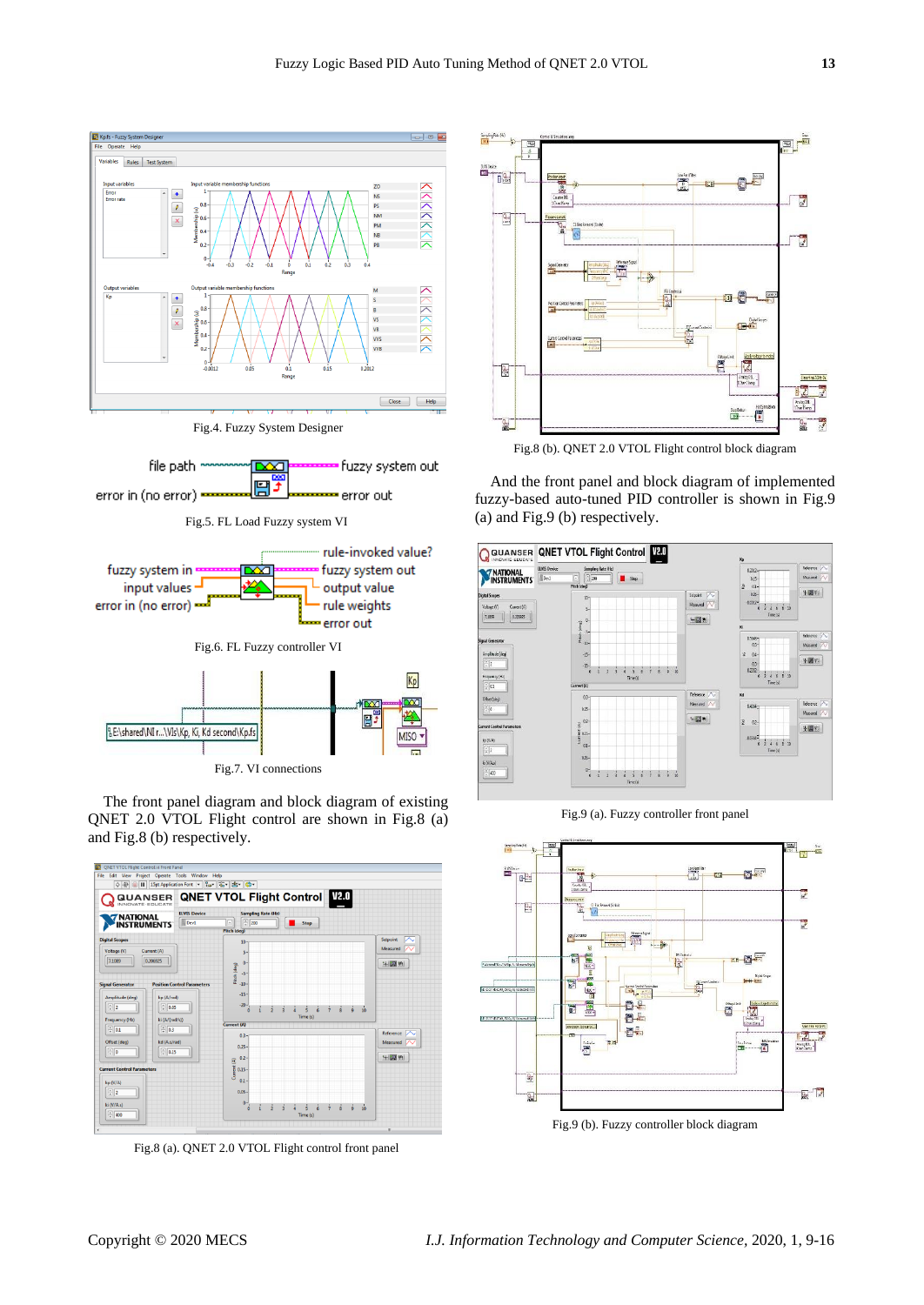In the block diagram of existing QNET VTOL Flight control the block "position control parameters" which is the input block for kp, ki, and kd, is replaced by fuzzy logic blocks in the block diagram of the fuzzy-based auto-tuned PID controller to intelligently control the parameters. And the output of the fuzzy blocks is given as input to the PID controller.

# IV. SIMULATION AND RESULTS

To validate the results four characteristics of the step response are taken into consideration i.e. Rise time, settling time, overshoot and Peak time. The result of existing QNET VTOL Flight control can be seen in Fig.10 (a) and the step characteristics can be found as, rise time  $= 1.7$ s, peak time  $= 3.9$  s, settling time  $= 9.4$  s and overshoot  $=$ 40 %.

Whereas the result of a fuzzy logic-based auto-tuned PID controller can be seen in Fig.10 (b) and the step characteristics can be found as, rise time  $= 1.46$  s, peak time = 3.6 s, settling time =  $8.54$  s and overshoot =  $10\%$ .

Pitch (deg)





System Identification toolbox Fig.11 is used in MATLAB to regenerate the results of both the existing PID control and the fuzzy logic-based auto-tuned PID control to compare and validate the results. This toolbox helps to regenerate the results with the help of the system's transfer function.



Fig.11. System Identification toolbox

System Identification toolbox regenerated the results for the system with an 80% approximation and this comparison can be seen in Fig.12. The response of the fuzzybased PID controller is better than the existing PID controller.



While in Fig.13 (a) and Fig.13 (b) the step characteristics can be seen on the step response of the fuzzy logicbased auto-tuned PID controller.



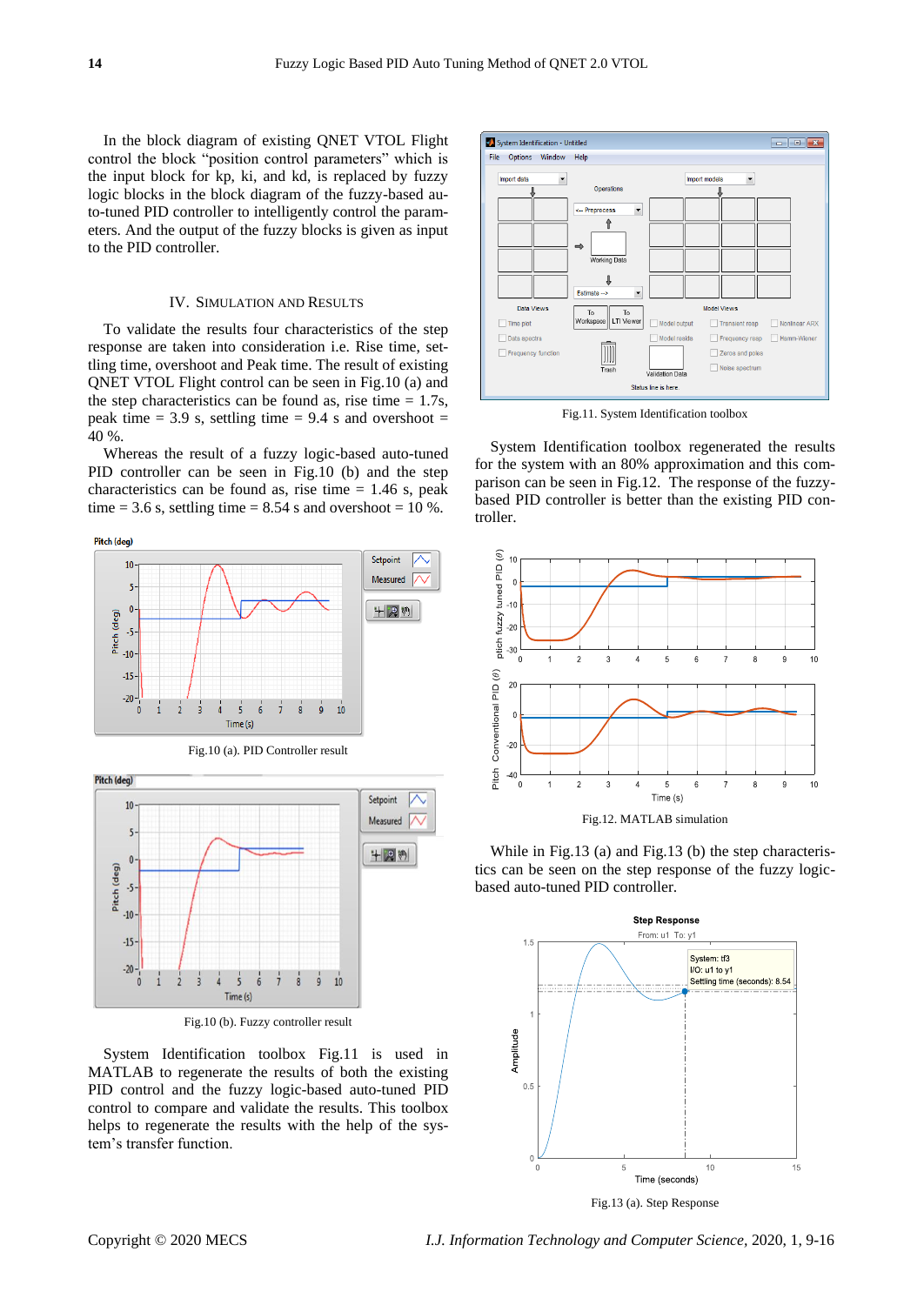

Fig.13 (b). Step Response

Table 4. Step characteristics

| <b>Characteristics</b> | <b>PID Controller</b> | <b>Fuzzy PID Controller</b> |
|------------------------|-----------------------|-----------------------------|
| Rise time              | 1.7 S                 | 1,46 S                      |
| Peak time              | 3.9 <sub>s</sub>      | 3.6S                        |
| Settling time          | 9.4 s                 | 8.54 s                      |
| Overshoot              | 40 %                  | 10%                         |

A decrease in all the characteristics of the step response is observed. It is clear from Table 4 that the fuzzy logic based auto-tuned PID controller gives promising results as compared to the existing PID controller. It cannot be denied that the result has drastically improved, and the response of the system is smoother and better after the implementation of the fuzzy-based PID auto-tuning method.

#### V. CONCLUSION AND FUTURE WORK

The fuzzy-based auto-tuning method is introduced to tune the installed PID controller of QNET 2.0 VTOL. The fuzzy-based auto-tuned controller is compared with the manually tuned PID controller installed on the system. The comparison is based on the simulation results of the QNET 2.0 VTOL model taken in the LabVIEW environment. The comparison is done based on step characteristics i.e. Peak time, Rise time, Settling time and Overshoot. The response shows that the Fuzzy based auto-tuned PID controller can control the pitch angle of the QNET 2.0 VTOL. From the results, it can be observed that on given values of controller gains; significant performance is improved with the Fuzzy based PID controller than the existing PID controller. It can also be observed that the values for peak time, rise time, percent overshoot and settling time have reduced with Fuzzy based auto-tuned PID controller.

The existing PID controller is manually tuned. Whereas, Fuzzy based PID controller tuning method is autotuned and requires less expertise and is stable. The proposed fuzzy auto-tuning PID method gives promising results as compared to the existing PID controller for a stable pitch angle of QNET 2.0 VTOL.

In future, the proposed controller can be implemented and tested against different disturbances. The proposed control can also be implemented on a real UAV and perform different flight modes.

# ACKNOWLEDGEMENT

A significant appreciate addressed to the Institute of Information and communication technologies, Mehran University of engineering and technology Jamshoro for providing the platform of research for students and to and Department of Electronic Engineering, Mehran University of engineering and technology Jamshoro for providing the QNET 2.0 VTOL board for research. This would have not been possible without guidance and support of family, friends, and teachers.

# **REFERENCES**

- [1] Hazim Shakhatreh, "Unmanned Aerial Vehicles: A Surve y on Civil Applications and Key Research Challenges," ar Xiv:1810.09729[cs.RO].
- [2] QNET 2.0 VTOL Board Quanser", Quanser, 2011. Availa ble: https://www.quanser.com/products/qnet-2-0-vtol-boar d/.
- [3] Zhangli Yang, Lei Li, and Buqing Liu, "Auto-tuning Meth od of Fuzzy PID Controller Parameter Based on Self-learn ing System," 11th International Conference on Fuzzy Syst ems and Knowledge Discovery, 2014.
- [4] A. Julkananusart and I. Nilkhamhang, "Quadrotor tuning f or attitude control based on double-loop PID controller usi ng fictitious reference iterative tuning (FRIT)," in Proceed ings of the 41st Annual Conference of the IEEE Industrial Electronics Society, IECON 2015, pp. 4865–4870, Novem ber 2015.
- [5] Vijaykumar Sureshkumar Fnu, Kelly Cohen, "Intelligent Fuzzy Flight Control of an Autonomous Quadrotor UAV", Conference paper - January 2014, DOI: 10.2514/6.2014-0 992.
- [6] Leticia Cervantes and Oscar Castillo," Design of a Fuzzy System for the Longitudinal Control of an F-14 Airplane, soft computing for Intell. Control and Mob. The robot, 20 10.
- [7] Arbab Nighat Khizer, Syed Amjad Ali and Dai-Yaping, " Stable Hovering Flight for a small unmanned Helicopter u sing Fuzzy control, "Hindawi Publishing Corporation Mat hematical Problems in Engineering, Vol 2014.
- [8] Arbab Nighat Khizer Syed Amjad Ali and Dai-Yaping," S impler Fuzzy Logic Controller (SFLC) Design for 3DOF Laboratory scaled Helicopter," IJRRAS, Vol15Issue2, Ma y 2013.
- [9] Amr Sarhan and Shiyin Qin," Adaptive PID Control of U AV Altitude Dynamics Based on Parameter Optimization with Fuzzy Inference," International Journal of Modeling and Optimization, Vol. 6, No. 4, August 2016.
- [10] Theerasak Sangyam, Pined Laohapiengsak, Wonlop Chon gcharoen, and Itthisek Nilkhamhang, "Autonomous path tr acking and disturbance force rejection of UAV using fuz zy-based auto-tuning PID controller," ECTI-CON2010: T he 2010 ECTI International Conference on Electrical Engi neering/ Electronics, Computer, Telecommunications and Information Technology, Chiang Mai, Thailand, 2010, pp. 528-531.
- [11] S. M. Sam and T. S. Angel, "Performance optimization of PID controllers using fuzzy logic," 2017 IEEE Internation al Conference on Smart Technologies and Management f or Computing, Communication, Controls, Energy and Mat erials (ICSTM), Chennai, 2017, pp. 438-442.